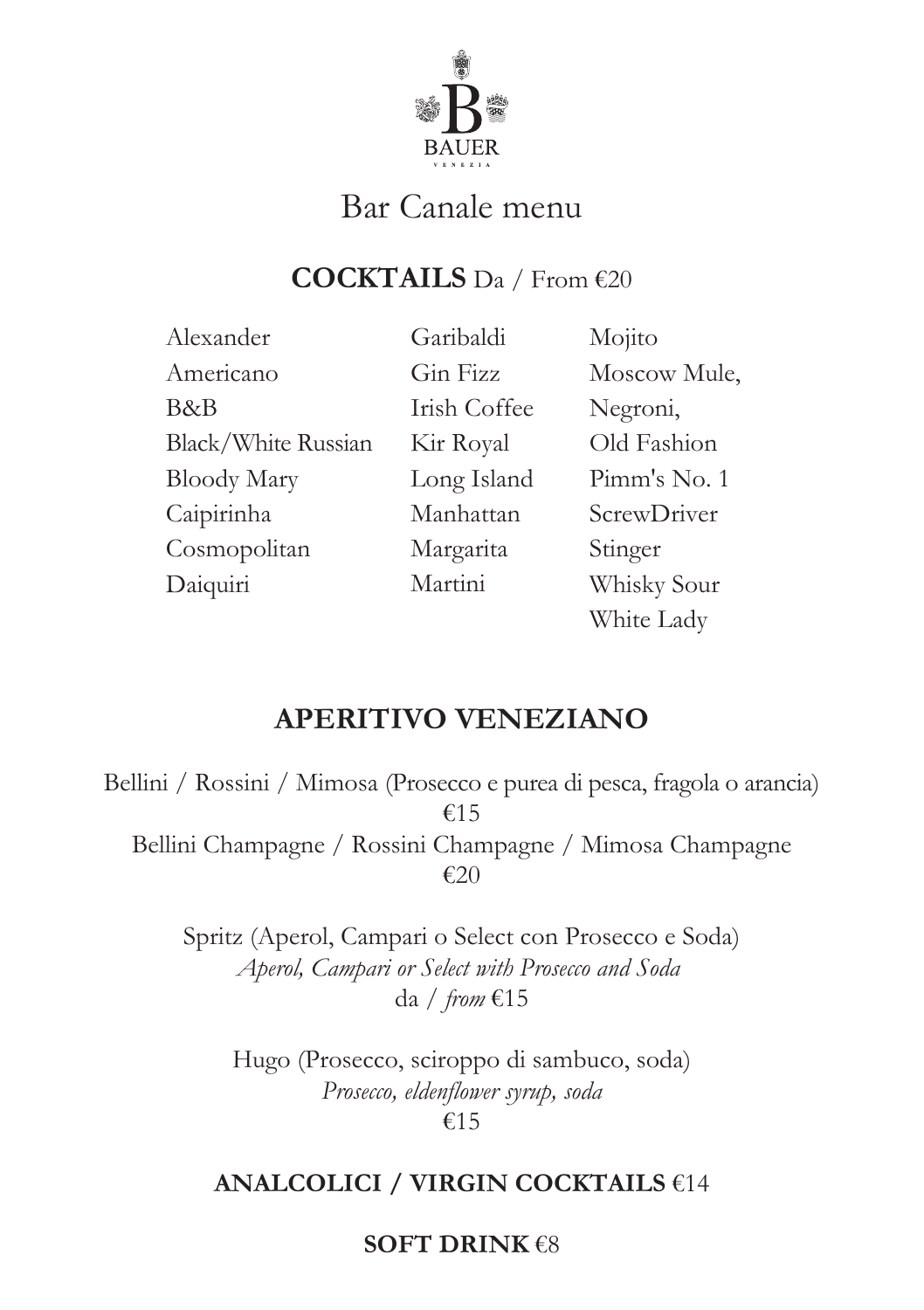**GIN TONIC** Da / From €23: Bombay Sapphire, Tanqueray, Beefeater Monkey 47, Hendrick's, Gin Mare, Bulldog Tanqueray Ten, London Dry No3

#### **VODKA TONIC** Da / From €23

Absolut Grey Goose, Belvedere, Beluga, Ketel One, Idol

#### **WHISKY & WHISKEY:**

## **BLENDED SCOTCH:**

J&B €16 The Famous Grouse €16 Ballantines €16 Chivas Reagal 12y.o. €20 Glen Grant €16 Johnnie Walker Red €16 Johnnie Walker Black €20 Johnnie Walker Blue €50

**JAPANESE:** Nikka from the Barrell €22

#### **AMERIACAN & CANADIAN:**

Knob Creek Bourbon €16 Jack Daniel's €16 Crown Royal €16 Jim Beam Bourbon €16 Canadian Club €16 Jim Beam Rye €16

#### **COGNAC, CALVADOS, ARMAGNAC:**

Hennessy VS €20 Remy Martin VSOP €22 Armagnac Dartigalongue €22 Calvados Camut €24 Remy Martin XO €35 Hennessy XO €35 Remy Martin Louis XIII €250

## **MALT & SINGLE MALT** 22€

 Macallan 12y.o. Glenfiddich 12 y.o. Glenmorangie 10 y.o. Balvenie Single Barrel Laphroaig 10 y.o. Lagavullin 16 y.o. Oban 14 y.o. The Glenlivet 12 y.o. Talisker 10 y.o.

#### **IRISH:**

Bushmill's  $€16$ Jameson €16 Black Bush €20

### **GRAPPE:**

Prime Uve Bianche €15 Prime Uve Nere €15 William's Pear €15 Nonino Fragolino €18 Nonino Sauvignon €18 Nonino Picolit €23

#### **BRANDY:**

Vecchia Romagna €15 Lepanto  $€20$ Carlos Primero €20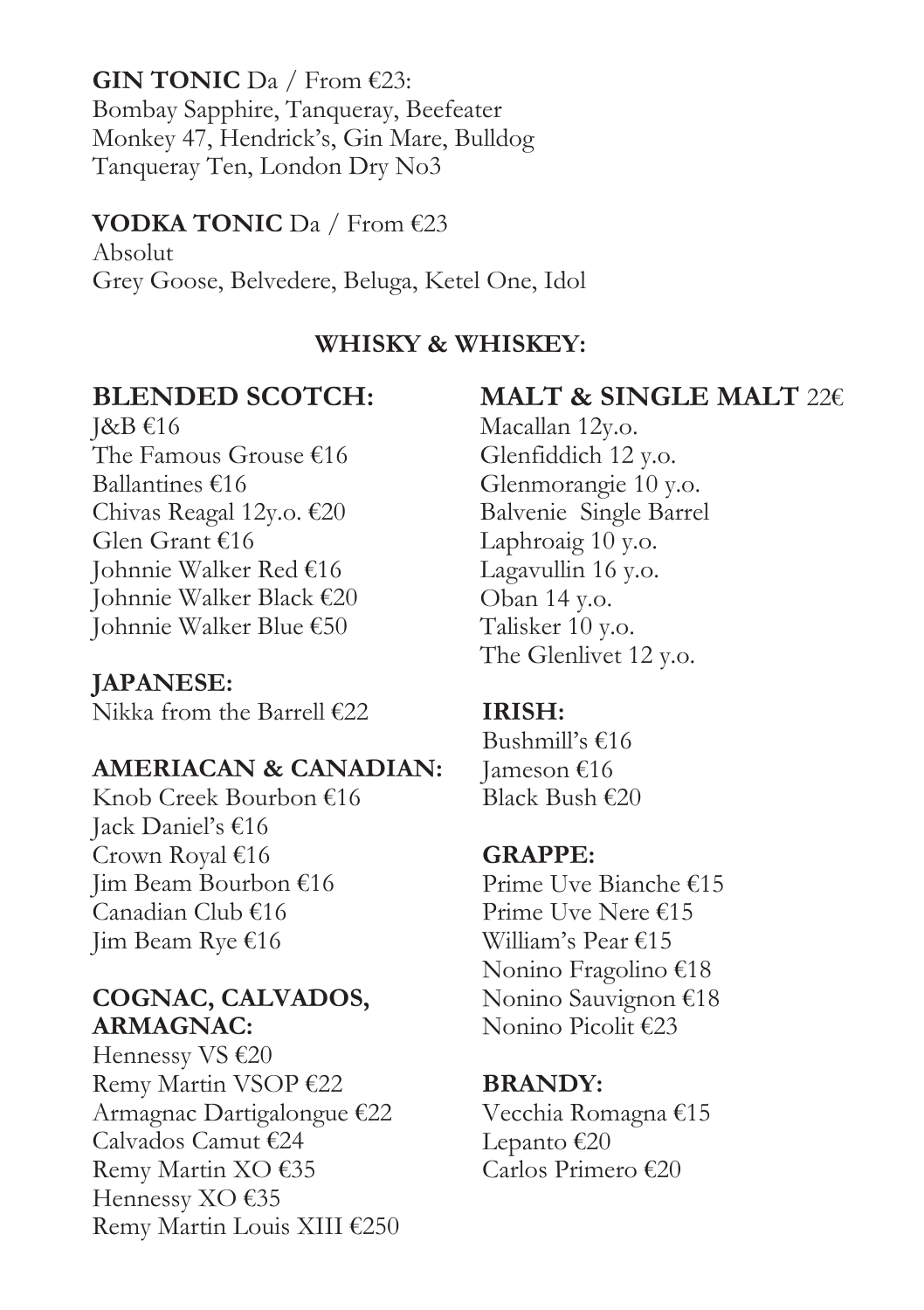### **TEQUILA:**

Josè Cuervo Silver €15 Josè Cuervo Reposado Especial €18 Patron Silver €18 Patron Reposado €20 Patron Anejo €22 Patron al caffè €18

#### **RUM:**

Bacardi Bianco €15 Bacardi Gold €15 Matusalem €18 Havana Club 7 Anos €18 Zacapa 23 €25 Zacapa XO €35

### **AMARI & LIQUORI**

Amari e Liquori Nazionali / *Italian Bitters & Liqueures* €12 Amari e Liquori Esteri / *International Bitters & Liqueures* €15

### **PORTO, SHERRY & MARSALA**

Florio Marsala €10 Sherry Tio Pepe €12 Sandeman White Port €15 Sandeman Ruby Port €15 Graham's Tawny Port 10 y.o. €18 Graham's Tawny Port 20 y.o. €25

## **Bollicine / Sparkling**

Prosecco €13 / €55 Bollinger Special Cuvée Brut €25 / €140 Bollinger Grand Année €320 Ruinart Rosè €28 / €160 Ruinart Blanc de Blanc €25 / €150 Champ. Moët Chandon Brut Imp. €140 Champ. Dom Perignon €325 Champ. Cristal €400 Veuve Clicquot €130 Veuve Clicquot Rosè €160

## **BIRRE / BEERS:**

Nastro Azzurro €10 Heineken €10 Carlsberg  $\epsilon$ 10 Guinness €12 Tourtel €10 (analcolica / *low alcohol*)

**VINI / WINES gls/bott** Bianchi / White Chardonnay Zorzettig €12 / €45 Sauvignon Zorzettig €12 / €45 Pinot Grigio Zorzettig €12 / €45

**Rossi / Red** Merlot Zorzettig €12 / €45 Cabernet Sauvignon Zorzettig €12 / €45

**Rosati / Rosè** Whispering Angel €15 / €60